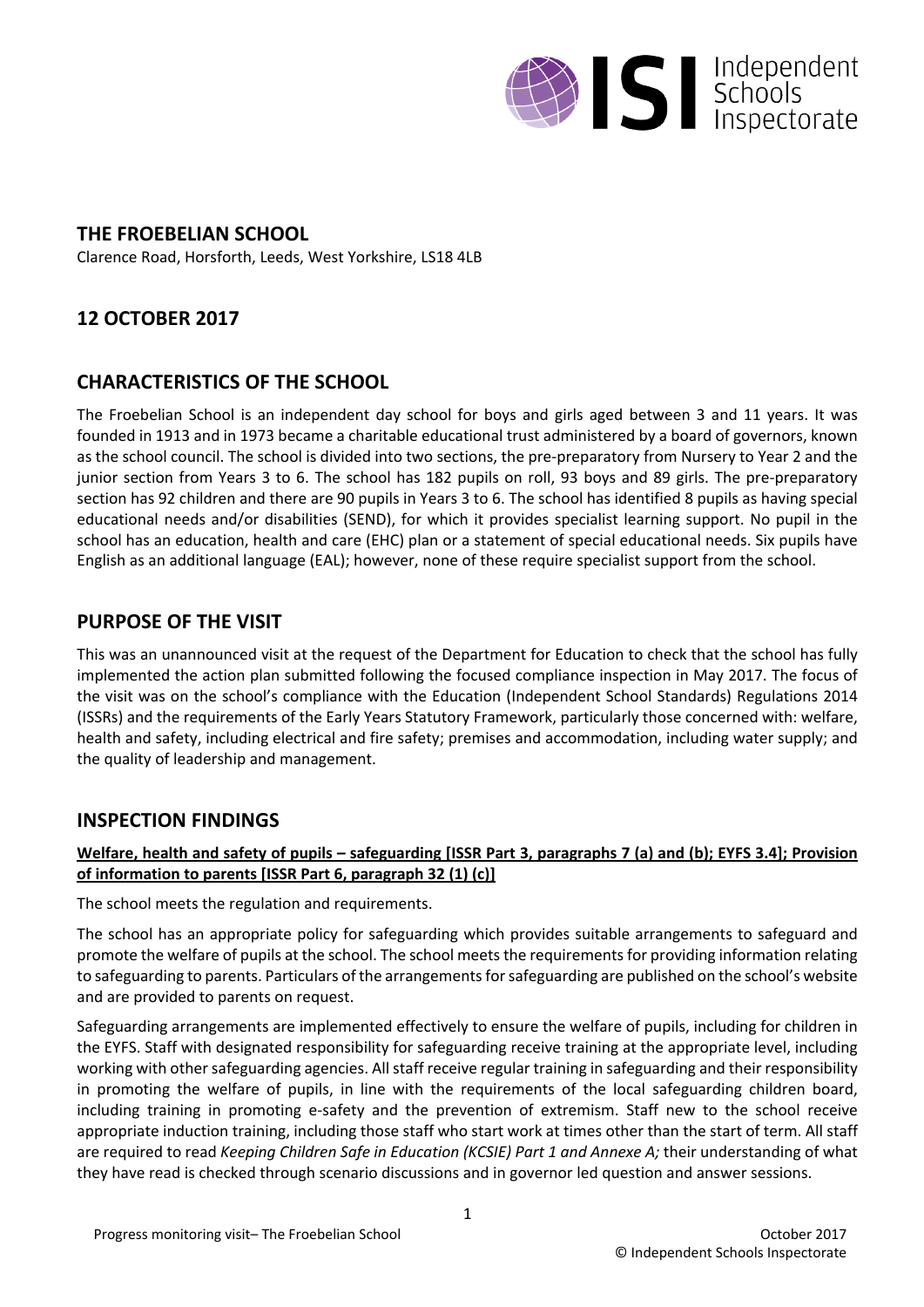

The school liaises closely with the local safeguarding board and follows the advice they receive. Should concerns or allegations arise, the school knows how to seek advice from the appropriate agencies and, when necessary, make a referral. The school is aware of the need to liaise appropriately with parents about safeguarding concerns that arise to ensure that parental wishes do not override the best interests of the child.

Staff have a clear understanding of the school's code of conduct, including the use of mobile phones, guidance on taking images of children involved in school activities, and their use of social media. Pupils are taught how to keep themselves safe on the internet, mainly through the school's e-safety curriculum, supported by the personal, social, health and economic education (PSHE) programme.

The school's safeguarding arrangements are overseen effectively by the governors. The designated governor for safeguarding meets regularly with the head and DSL to review arrangements and any child protection concerns. They carry out an annual review of the school's safeguarding policy and practice which, in turn, is reviewed by the full governing body.

### Welfare, health and safety of pupils - health and safety policy and practice and fire safety [ISSR Part 3, **paragraphs 11 and 12]**

The school meets the regulations.

Since the previous inspection, the school has put into place a remedial plan to ensure that fire extinguishers are correctly located and have appropriate signage. Logs are kept of all fire drills and an external agency has provided fire-safety training for all staff at the school. Weekly fire alarm tests are conducted and recorded, and all fire extinguishers have now been appropriately wall mounted. Pupils confirmed that regular fire drills take place and that they know the procedure for evacuating the buildings.

All outstanding electrical issues resulting from hard wire testing have been addressed, including remedial work to the emergency lighting systems. External contractors now conduct an annual emergency lighting inspection, and a member of staff conducts monthly lighting tests.

#### **Premises and accommodation – water temperature [ISSR Part 5, paragraph 28(d)]**

The school meets the regulation.

Since the previous inspection, external contractors have conducted a full survey of the school's water supply and have advised on water maintenance and water temperature regulation procedures. Remedial works conducted by contractors have included the fitting of thermostatic mixing valves where appropriate, and further work was undertaken to ensure that stagnant water cannot gather in the supply piping. A tour of the premises confirmed that the water temperature sampled from taps acrossthe school was appropriate and did not constitute a scalding risk to either staff or pupils. This was also confirmed in discussion with pupils. A member of staff has a specific remit to check the temperature of water from taps throughout the school on a weekly basis.

#### **Quality of leadership and management [ISSR Part 8, paragraph 34 (1) (a) and (b)]**

The school meets the regulation.

Since the previous inspection, the school's leadership and management have taken steps to ensure that they have the good skills and knowledge appropriate to their role and effectively fulfil their responsibilities.

Staff and governors have sought external professional advice to ensure they are fully aware of their responsibilities, including the setting up of an annual health and safety audit with an accompanying checklist. A member of the school council, who has the appropriate skill sets, has been tasked with undertaking the regular monitoring of health and safety across the school. External contractors have been engaged to undertake periodic health and safety reviews, and their contract is in the process of being extended to ensure that on-going advice